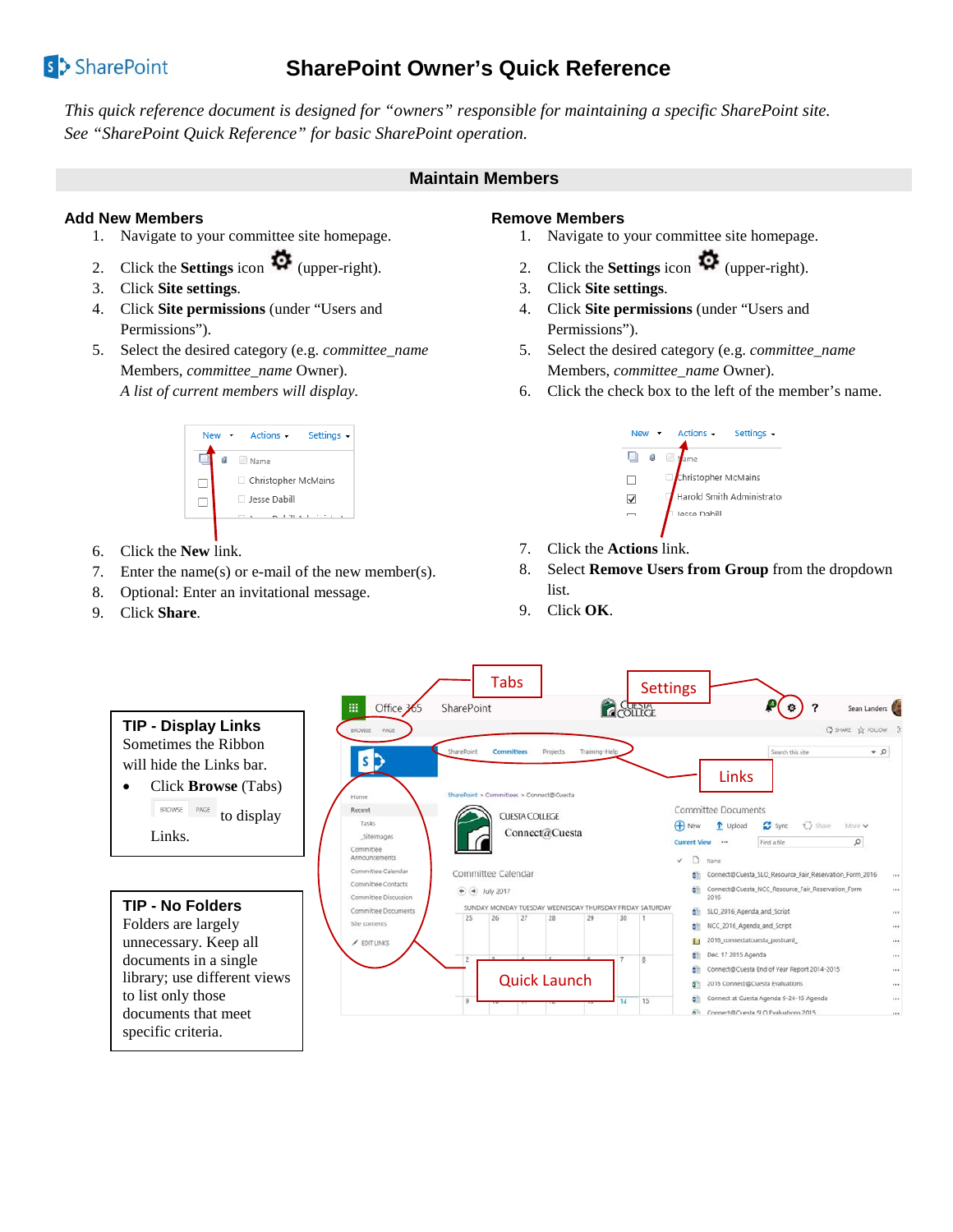#### **Add Web Part**

- 1. Navigate to committee home page.
- 2. Click the **Page** tab, above the ribbon.

#### **BROWS** PAGE ៀ Ve så Pe Edit Page .<br>Fdit Manage

- 3. Click **Edit Page** on the ribbon.
- 4. Click **Add a Web Part** in the desired (left or right) column.
- 5. Select the appropriate category and then click the desired

| Categories                                                                                                                                         | Parts                                                                                                                                                              | About the part |
|----------------------------------------------------------------------------------------------------------------------------------------------------|--------------------------------------------------------------------------------------------------------------------------------------------------------------------|----------------|
| Content Rollup<br>$\ddot{\phantom{1}}$<br>Document Sets<br>Filters<br>Forms<br>Media and Content<br>Search<br>Search-Driven Content<br>$\check{ }$ | <b>ANCommittee Graphics</b><br>FHelp and FAQ Documents<br>MicroFeed<br><b>Lissite Assets</b><br><b>B</b> Site Pages<br>Support Contacts<br><b>A</b> Training Links | Training Links |
| Social Collaboration                                                                                                                               |                                                                                                                                                                    |                |

- 6. Verify **Add part to** is set to the correct column.
- 7. Click the **Add** button.
- 8. When finished, click **Stop Editing** on the ribbon.

## **Edit Links (Quick Launch)**

- 1. Click **EDIT LINKS** in Quick Launch. **EDIT LINKS**
- 2. Perform one of the following:

| Add link      | a. | $\bigoplus$ link<br>Click the $+$ link button. |
|---------------|----|------------------------------------------------|
|               | b. | Complete the "Add a link" form.                |
|               | c. | Click $\overline{\text{OK}}$ .                 |
| Edit link     | a. | Click the link name.                           |
|               | h. | Click the <b>Edit a link</b> icon.             |
|               | c. | Update the "Edit link" form.                   |
|               | d. | $Click$ $OK$ .                                 |
| Delete link   | a. | Click the "remove" button to the               |
|               |    | right of the link. $\mathbb{X}$                |
| Reorder links | a. | Drag the link up/down to reorder.              |
|               | b. | Drag link left/right to                        |
|               |    | demote/promote.                                |

3. Click **Save**.

- **Move Web Part**
- 1. Navigate to committee home page.
- 2. Click the **Page** tab above the ribbon.
	- 3. Click **Edit Page** on the ribbon.
	- 4. Do one of the following:

|                 | ־ס |                                               |
|-----------------|----|-----------------------------------------------|
| Move up/down    | а. | Position the mouse pointer at the             |
|                 |    | top of the web part.                          |
|                 |    | Pointer will change to 4-                     |
|                 |    | headed arrow.                                 |
|                 | b. | Drag the web part up or down to               |
|                 |    | the new location.                             |
|                 |    | Note: If necessary,                           |
|                 |    | click the menu<br>Minimize                    |
|                 |    | button (upper-right)                          |
|                 |    | and then click <b>Minimize</b> from the       |
|                 |    | short-cut menu to minimize a web part.        |
| Move left/right | a. | Click the menu button<br>(upper-              |
|                 |    | right).                                       |
|                 | b. | Select Edit Web Part from                     |
|                 |    | shortcut menu.                                |
|                 |    | A properties dialog will appear on            |
|                 |    | the right.                                    |
|                 | c. | Click the plus $(+)$ to the left of           |
|                 |    | Layout.                                       |
|                 |    | The menu will expand.<br><b>El Appearance</b> |
|                 |    | $\Box$ Layout                                 |
|                 |    | $\Box$ Hidden                                 |
|                 |    | Direction                                     |
|                 |    | $\vee$<br>None                                |
|                 |    | Zone<br>$Right$ $\vee$                        |
|                 |    | Zone Index                                    |
|                 |    |                                               |
|                 | d. | Change the Zone to "Left" or                  |
|                 |    | "Right".                                      |

5. When finished, click **Stop Editing** on the ribbon.

#### **Remove Web Part**

- 1. Navigate to committee home page.
- 2. Click the **Page** tab, above the ribbon.
- 3. Click **Edit Page** on the ribbon.
- 4. Click the menu button  $\bullet$  (upper-right).
- 5. Select **Delete** from shortcut menu.
- 6. Click **OK**.
- 7. When finished, click **Stop Editing** on the ribbon.

Save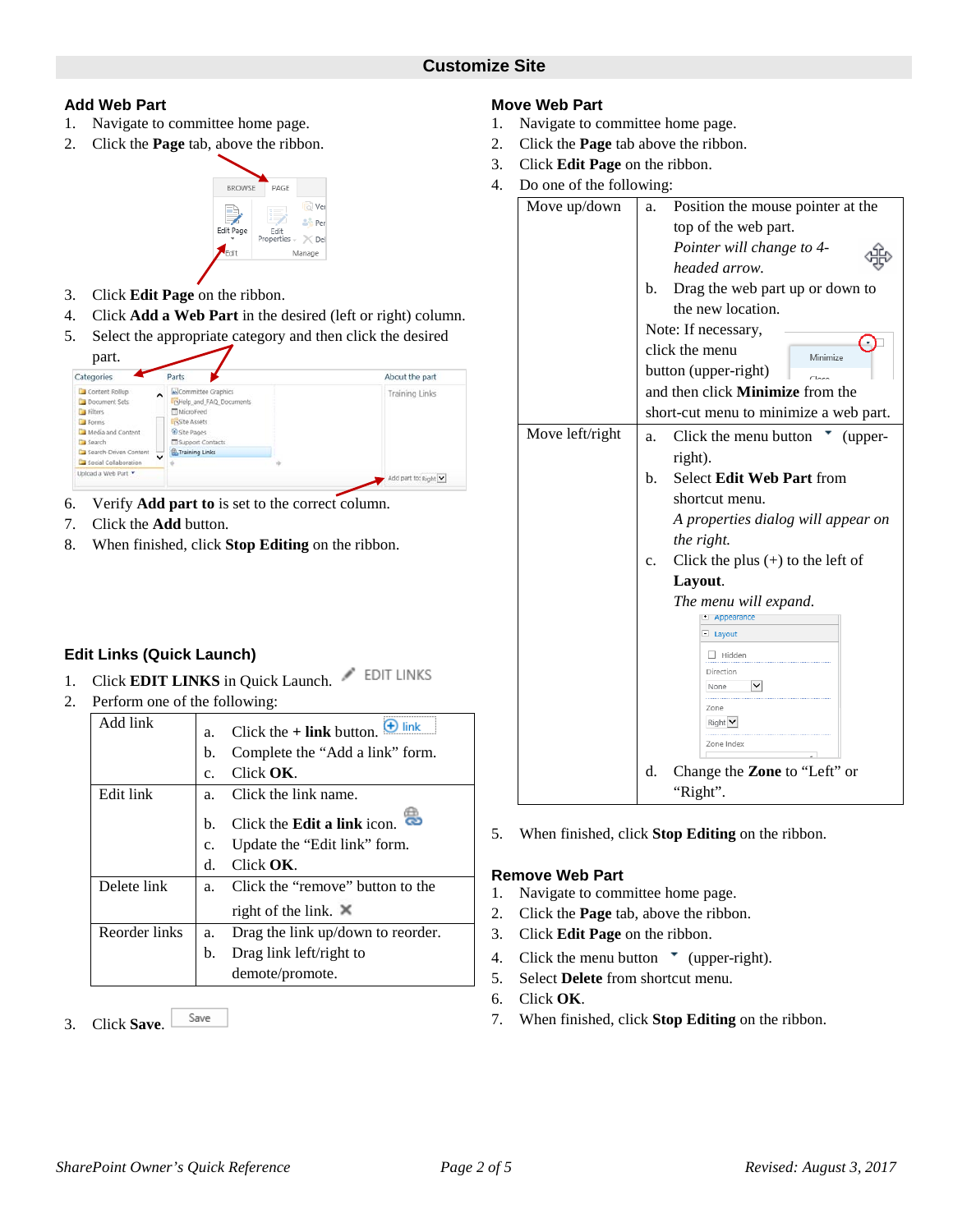## **Add Academic Year Metadata**





9. Click **OK** at the bottom of the screen.

**Views**

## **Create View**

- 1. Navigate to committee homepage.
- 2. Under "Committee Documents", click the ellipsis (**…**) to the right of "Current View".
- 3. Select **Create View** from shortcut menu.
- 4. Click **Standard View**.
- 5. Complete the onscreen form:
	- Enter a "View Name".
	- Select which columns to display and in what order (position).
	- Arrange document order by using **Sort**.
	- Display specific documents using **Filter**.
- 6. Click **OK** at the bottom of the screen.

#### **Modify View**

- 1. Navigate to committee homepage.
- 2. Click the ellipsis (**…**) to the right of "Current View" and select the desired view.
- 3. Click the ellipsis again and select **Modify this View**.
- 4. Make the desired changes and then click **OK**.

#### **Delete View**

1. Navigate to committee homepage.

View Name Docs for 2019-2020  $\Box$  Make this the default view (Applies to public views only)

View Audience

**Display** 

 $\Box$  $\checkmark$ 

 $\checkmark$ 

 $\checkmark$  $\overline{\checkmark}$ 

 $\Box$ 

O Create a Personal View

Create a Public View

menu)

Modified Modified By

Academic Year

ACCJC Std

Personal views are intended for your use only

Public views can be visited by anyone using the site

**Column Name** 

Type (icon linked to document)

Name (linked to document with edit

**Position from Left** 

 $1 \times$ 

 $2$   $\triangleright$ 

 $3\sqrt{2}$ 

 $4$   $\triangledown$ 

 $5\sqrt{2}$ 

 $6$   $\vee$ 

- 2. Click the ellipsis (**…**) to the right of "Current View" and select the desired view.
- 3. Click the ellipsis again and select **Modify this View**.
- 4. Click **Delete** and then click **OK**.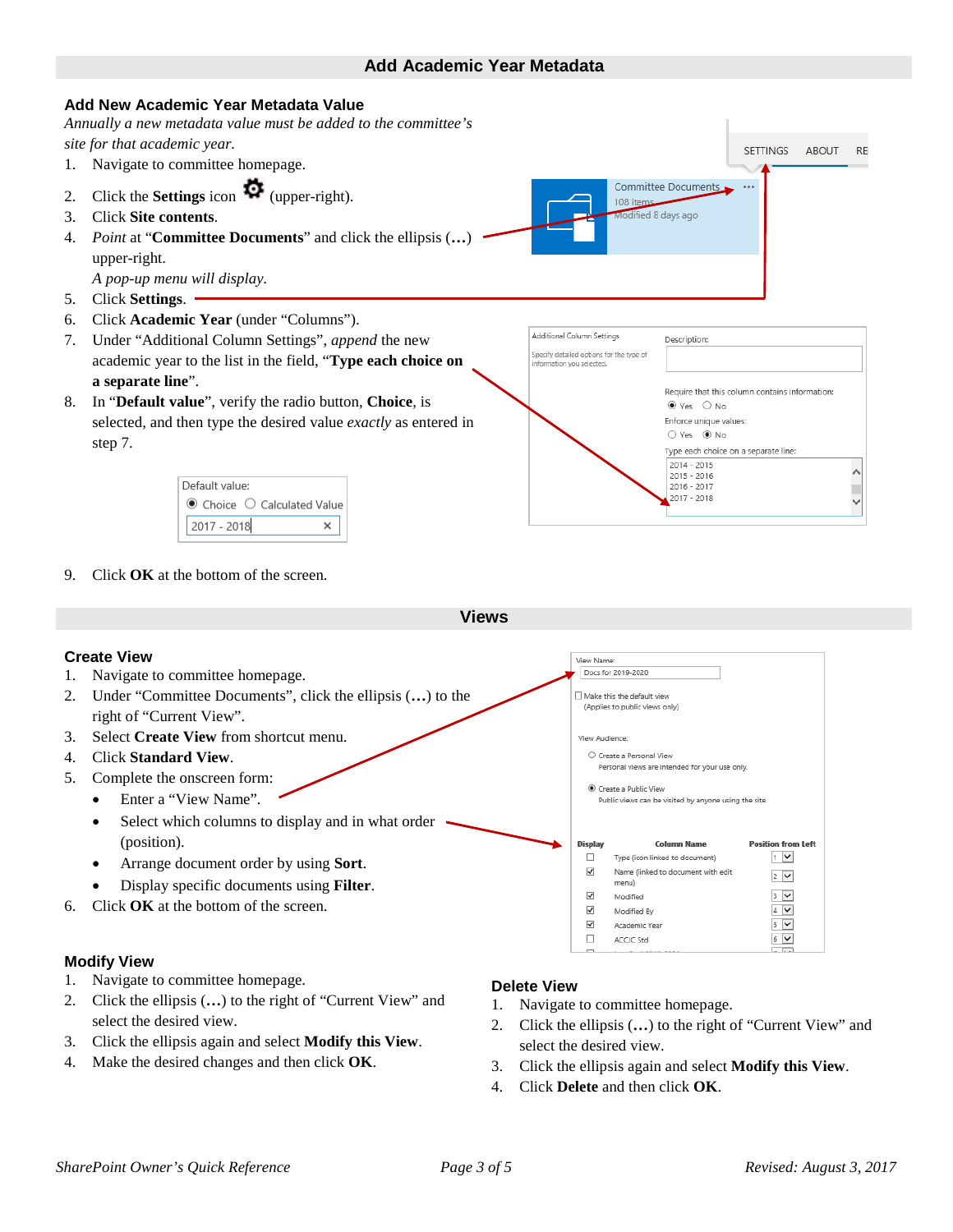## **File Name Convention**

- Filenames should contain *only* letters, numbers, and underscores.
	- o Use underscores instead of spaces.
	- o Do not use punctuation or special characters.
- Include dates at end of the filename.
- Order elements from general to specific.

*Example: ProgramReview\_DueDateCheck\_2018Sep10.docx*

#### **Upload File**

- 1. Click **Committee Documents** in the Quick Launch bar.
- 1 Upload 2. Click **Upload** at the top of the document list.
- 3. Click **Browse** and then locate & double-click on the file.
- 4. Click **OK**.
- 5. Complete the form, entering the appropriate metadata.
	- o Type desired data or select from list as you type.
	- o Click **Browse** button and choose desired option(s).
	- o Enter "NA" if no options apply.
- 6. Click **Check In** at the bottom of the form.

## **Share Files**

#### **Share File**

- 1. Click the ellipsis (**…**) to the right of the file.
- SHARE 2. Click **Share**, bottom of the pop-out menu.
- 3. Select **Invite people** in left column.
- 4. Complete the onscreen form:
	- a. Enter the names or email addresses of people.
	- b. Select "Can edit" or "Can view".
	- c. Optional: Type invitation text.

| Sean Landers x Ron McCarley x                          | Can edit |
|--------------------------------------------------------|----------|
| Please add your changes to this document ASAP. Thanks. |          |
|                                                        |          |
|                                                        |          |

5. Click **Share**.

## **Share File via Link**

- 1. Click the ellipsis (**…**) to the right of the file.
- 2. Click **Share**, bottom of the pop-out menu.
- 3. Click **Get a link** in left column.
- 4. Select link attribute (e.g. Restricted, View, Edit, etc.)

| Edit link - Cuesta College account required |      |               |
|---------------------------------------------|------|---------------|
| https://cuestacollege.sharepoint.com/Com    | Copy | <b>REMOVE</b> |

- 5. Click the **Copy** button.
- 6. Paste the copied link as desired (e.g. in an e-mail, etc.).

## **Announcements**

#### **Announcement**

- 1. Click **Committee Announcements** on the Quick Launch bar.
- 2. Click **new announcement**  $\bigoplus$  **new announcement**
- 3. Complete the New Item form and then click **Save**. *Note: Be sure to include an expiration date.*